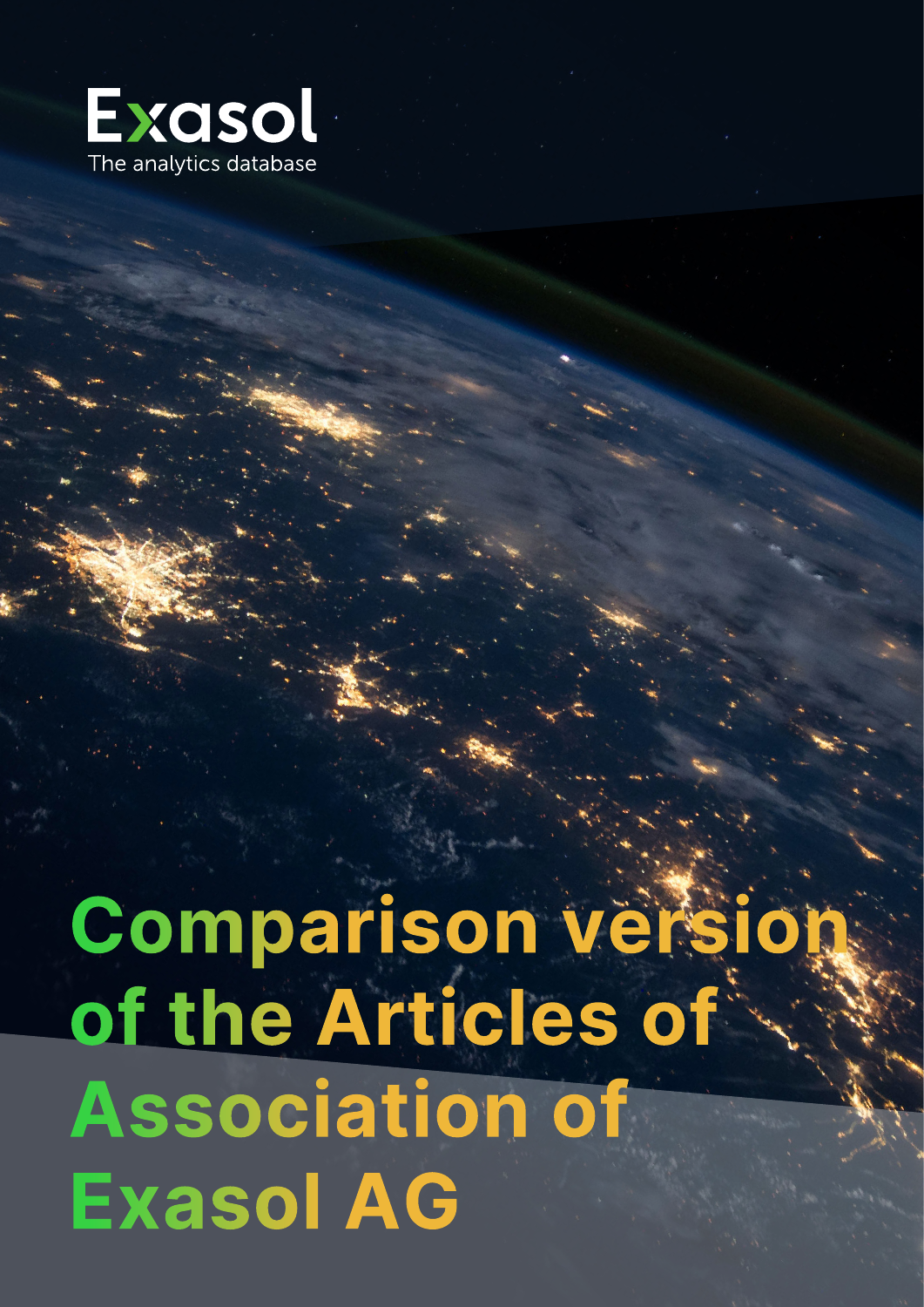



# **ARTICLES OF ASSOCIATION of EXASOL AG**

# **I. General Provisions**

# **§ 1 Company Name**

The name of the Company is:

EXASOL AG

# **§ 2 Registered Office**

The registered office of the Company is in Nuremberg.

# **§ 3 Corporate Purpose of the Company**

- (1) The corporate purpose of the Company is system development and consulting in the field of information technology.
- (2) The Company may conduct any type of business, it may establish branches and/or subsidiaries in Germany and abroad, and it may enter into equity investments that are suitable to directly or indirectly serve the purpose of the Company.

# **§ 4 Fiscal Year**

The Company's fiscal year is the calendar year.

# **§ 5 Duration of the Company**

The Company is established for an indefinite period.

# **§ 6 Announcements**

The Company's notices are published exclusively in the German Federal Gazette (Bundesanzeiger).

# **II. Share Capital and Shares**

# **§ 7 Share Capital**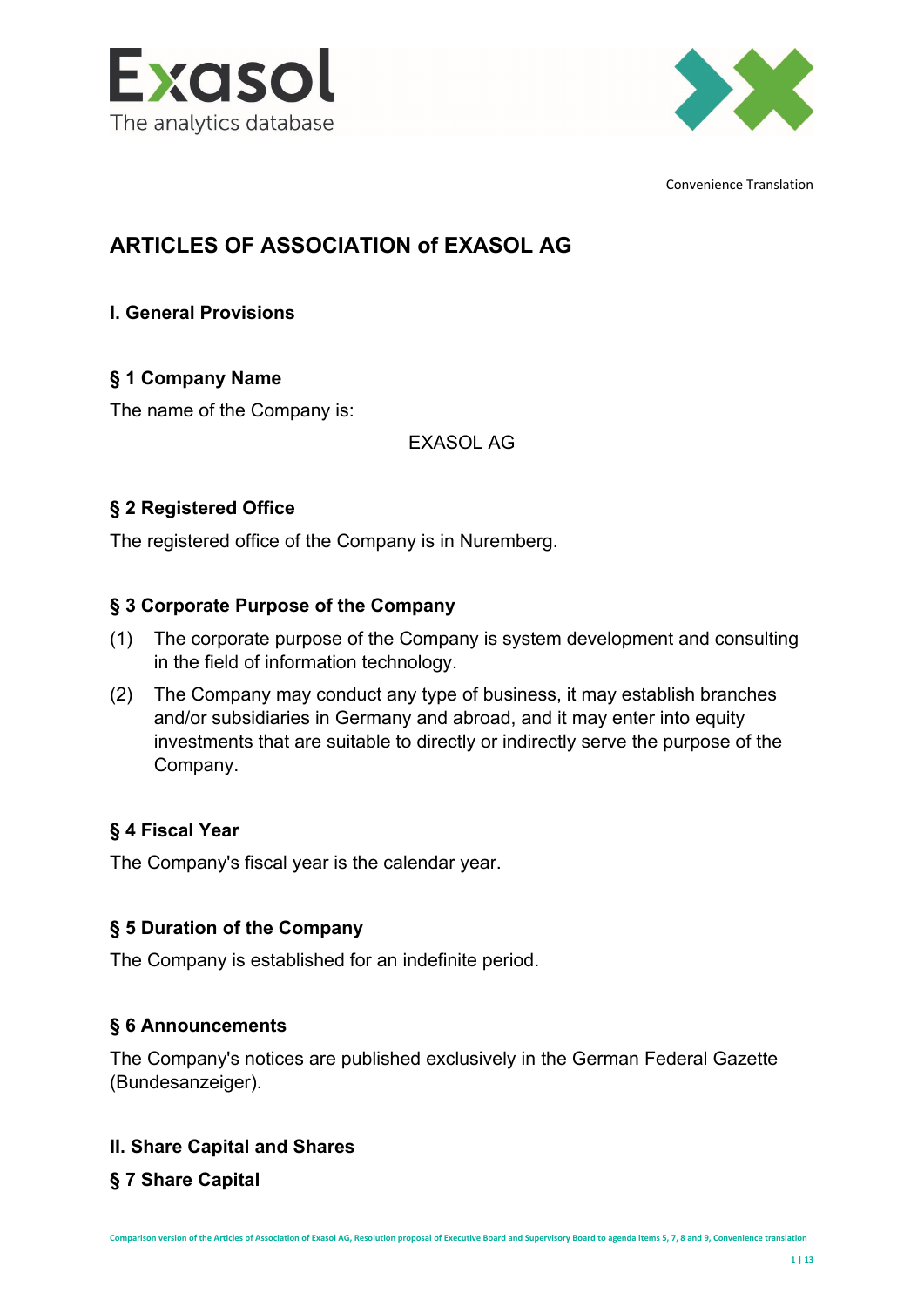



- (1) The share capital of the Company amounts to EUR 24,438,870.00 and is divided into 24,438,870 no-par value shares.
- (2) The Executive Board is authorized, with the approval of the Supervisory Board, to increase the share capital of the Company one or multiple times on or before July 21, 2025 by up to a total of EUR 8,887,935.00 by issuing up to 8,887,935 new registered no-par value shares against cash and/or non-cash contributions (Authorized Capital 2020). The Shareholders shall principally be granted subscription rights; the statutory subscription rights may also be granted in such a way that the new shares are assumed by a credit institution or an equivalent institution in accordance with Section 186 (5) Sentence 1 AktG subject to the obligation to offer subscriptions to the Shareholders of the Company. However, the Executive Board is authorized, with the approval of the Supervisory Board, to preclude Shareholders' statutory subscription rights,

to the extent necessary to compensate for fractional amounts;

if the shares are issued against contributions in kind for the purpose of acquiring enterprises or interests in enterprises or parts of enterprises;

if a capital increase against cash contributions does not exceed 10% of the share capital and the issue price of the new shares is not significantly lower than the stock market price (Art. 186 Par. 3 Sentence 4 AktG); when exercising this authorization for the preclusion of subscription rights pursuant to Art. 186 Par. 3 Sentence 4 AktG, the preclusion of subscription rights on the basis of other authorizations pursuant to Art. 186 Par. 3 Sentence 4 AktG must be taken into account.

The Executive Board is authorized, with the consent of the Supervisory Board, to determine the further details of the capital increase and its implementation. The Supervisory Board is authorized to amend the wording of the Articles of Association in accordance with the extent to which the capital increase from authorized capital is implemented.

(2) The Executive Board is authorized, with the approval of the Supervisory Board, to increase the share capital of the Company in full or in partial amounts, on one or more occasions on or before July 5, 2027 by up to a total of EUR 7,331,661.00 by issuing up to 7,331,661 new registered no-par value shares against cash and/or non-cash contributions (Authorized Capital 2022). The Shareholders must generally be granted subscription rights. The new shares may also be acquired by one or more credit institution(s) specified by the Executive Board or an undertaking in accordance with Section 53 (1) sentence 1 or Section 53b (1) sentence 1 or (7) of the German Banking Act (Kreditwesengesetz (KWG)), with an obligation to offer them to the Shareholders (indirect subscription right). However, the Executive Board is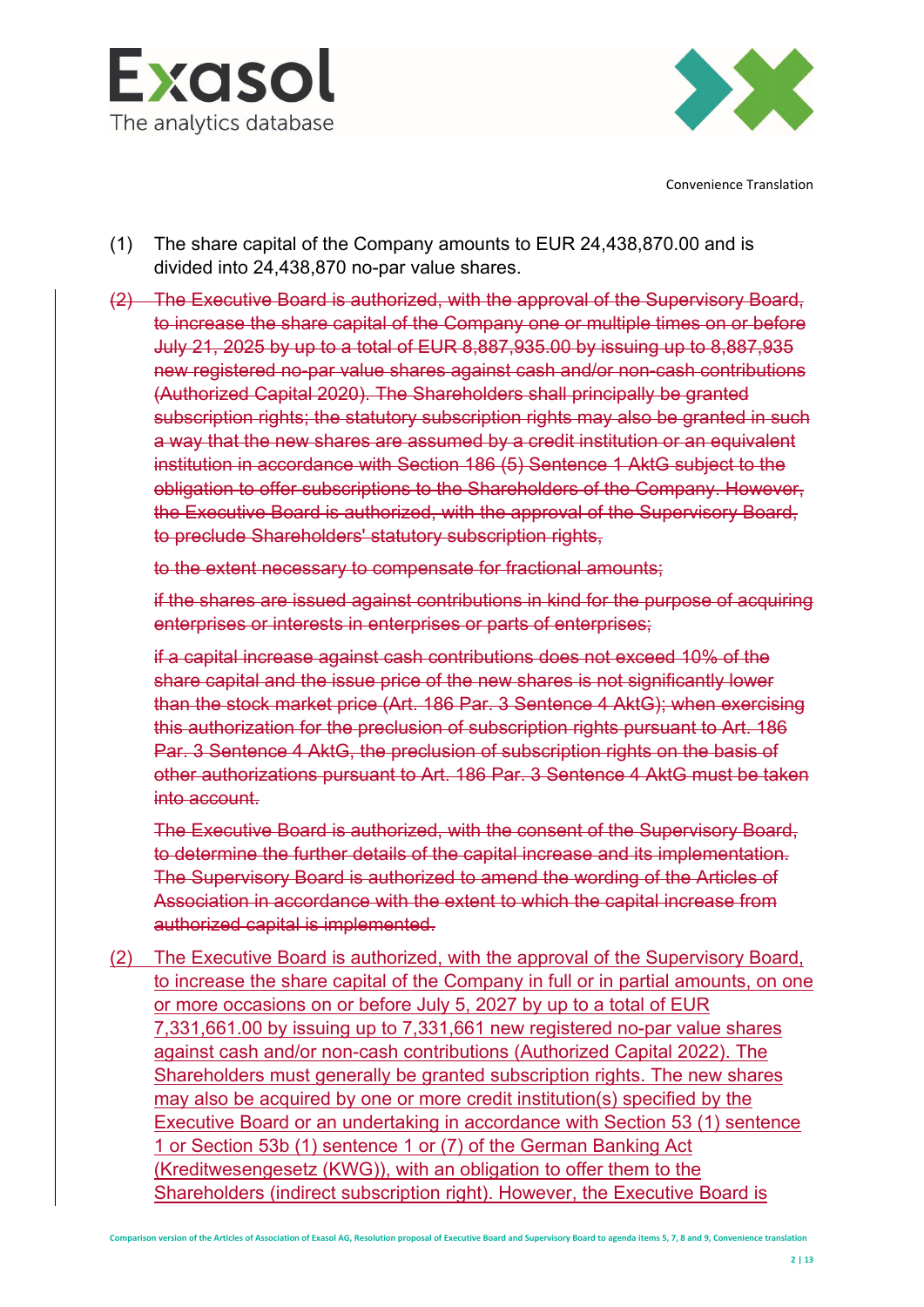



authorized, with the approval of the Supervisory Board, to preclude Shareholders' statutory subscription rights in the following cases:

- to exclude fractional amounts from the subscription right;

- in the event of capital increases against contributions in kind for the purpose of (also an indirect) acquisition of companies, parts of companies or equity interests in companies, to acquire other assets (including third party claims against the Company or undertakings connected to the Company);
- to satisfy subscription rights to holders of share options, convertible bonds or debentures;
- In the event of capital increases against cash contributions, if the issue price of the new shares is not significantly below the stock market price of shares of the Company with the same features at the time the issue price is finalized. Shares issued on the basis of this authorization under exclusion of subscription rights pursuant to Section 203 (1) and Section 186 (3) sentence 4 AktG in total may not exceed 10% of the share capital of the Company at the time the authorization becomes effective or, if lower, the time when this authorization is exercised.

The authorizations, in the paragraphs above, to exclude subscription rights in the event of capital increases against contributions in cash and/or in kind are limited in total to an amount not exceeding 10% of the share capital at the time this authorization becomes effective or at the time this authorization is exercised. The following shall be counted towards the aforementioned 10% limit: (i) shares issued during the term of this authorization using the Authorized Capital with exclusion of Shareholders' subscription rights, (ii) treasury shares sold during the term of this authorization with exclusion of subscription rights, and (iii) those shares issued to service bonds (including profit participation rights) with conversion or option rights or conversion obligations (or a combination of these instruments) or are to be issued on the basis of the conversion price valid at the time of the resolution of the Executive Board on the utilization of the Authorized Capital 2022, provided that the bonds or profit participation rights were issued during the term of this authorization while excluding Shareholders' subscription rights.

Shares issued on basis of the Conditional Capital 2020 as amended on June 30, 2021 or any future version to grant new shares to employees of the Company and to employees of subsidiaries of the Company within the meaning of Section 15 et seq. AktG or any further conditional capitals to grant new shares to employees of the Company or employees or members of the management of a subsidiary of the Company are not to be counted towards the aforementioned 10% limit.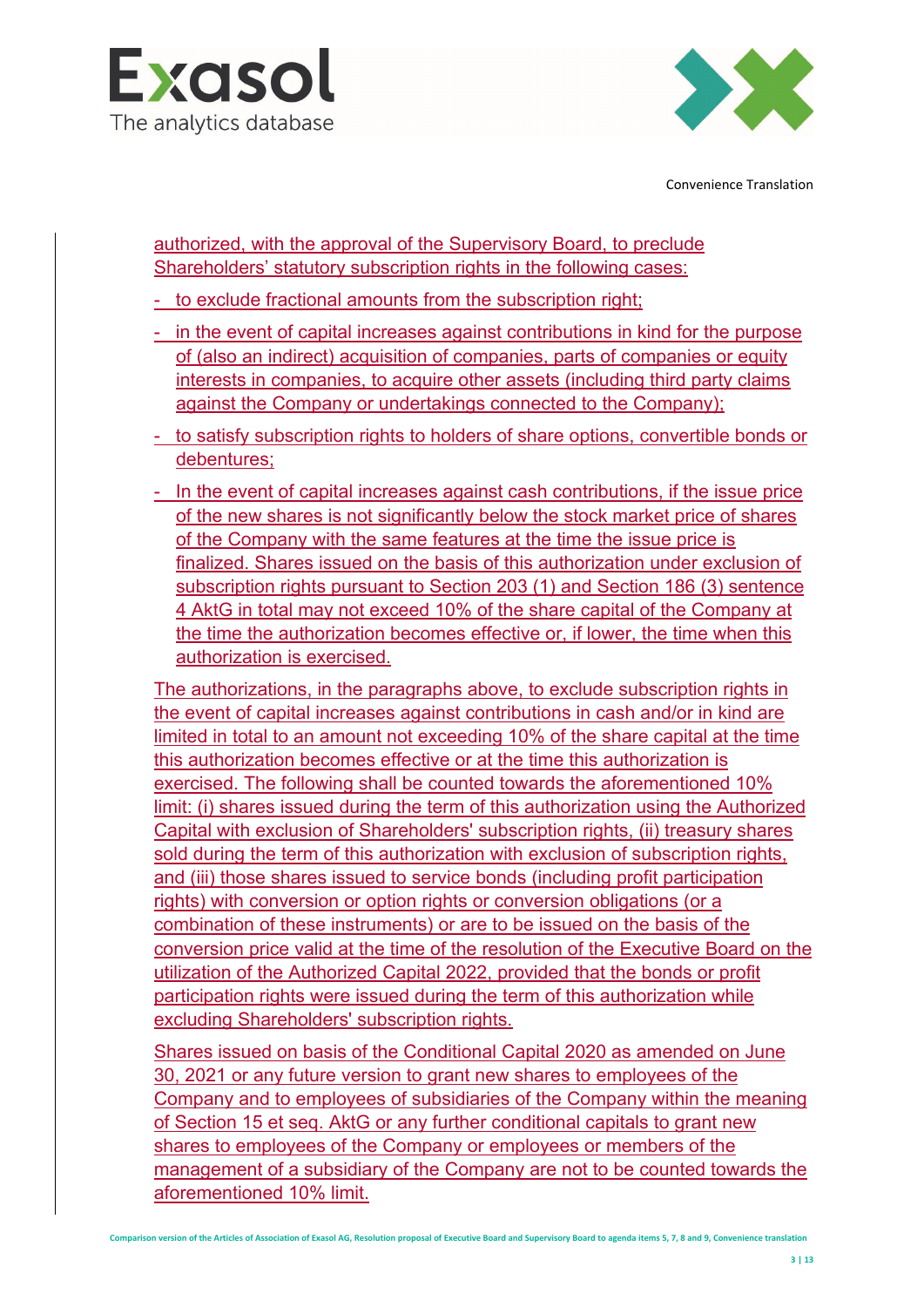



The Executive Board is authorized, with the Supervisory Board's approval, to determine the further content of the rights granted by shares and the conditions governing their issuance. The Supervisory Board is authorized to adjust the version of the Articles of Association in accordance with the implementation of the capital increase using the Authorized Capital.

(3) The share capital of the Company is conditionally increased by up to EUR 6,200,000.00 by issuing up to 6,200,000 new registered shares with a nominal value of EUR 1.00 per share (Conditional Capital 2019/I). The conditional capital increase will only be carried out to the extent that the holders or creditors of convertible bonds or warrant-linked bonds or certificates conferring convertible or warrant rights issued or guaranteed prior to expiration on 4 December 2024, on the basis of the authorization by the Annual General Meeting of the Company on 5 December 2019 or by its group of companies, exercise their convertible or warrant rights, or insofar as such parties are obliged to exercise convertible rights they duly fulfill such convertible right obligations, and insofar as treasury shares from authorized capital are not used to service such convertible rights or warrant rights or used for fulfillment of convertible rights obligations or used for cash settlements. The new shares shall participate in profits from the beginning of the fiscal year in which they are issued as a result of the exercise of convertible or warrant rights or as a result of the fulfillment of convertible right obligations. The Executive Board is authorized, with the approval of the Supervisory Board, to determine the further details of the implementation of the conditional capital increase.

The Supervisory Board is authorized to amend the wording of the Articles of Association in accordance with the respective utilization of the conditional capital; the same applies in the event of non-utilization of the authorization to issue convertible bonds or warrant-linked bonds or convertible or warrants rights within the authorized period as well as in the event of the non-utilization of the Conditional Capital 2019/I after expiration of the deadlines for the exercise of convertible and warrant rights.

(4) The share capital of the Company is conditionally increased by up to EUR 2,443,887.00 by issuing up to 2,443,887 new no-par value bearer or registered shares (Conditional Capital 2020 as amended on June 30, 2021). The Conditional Capital 2020 serves exclusively to grant new shares to selected employees of the Company as well as to selected employees of companies affiliated with the Company to whom option rights have been or will be granted on the basis of the authorization of the Annual General Meeting of July 22, 2020 or on the basis of the authorization of the Annual General Meeting of June 30, 2021. The shares shall be issued at the issue price specified in the above authorization. The conditional capital increase shall only be implemented to the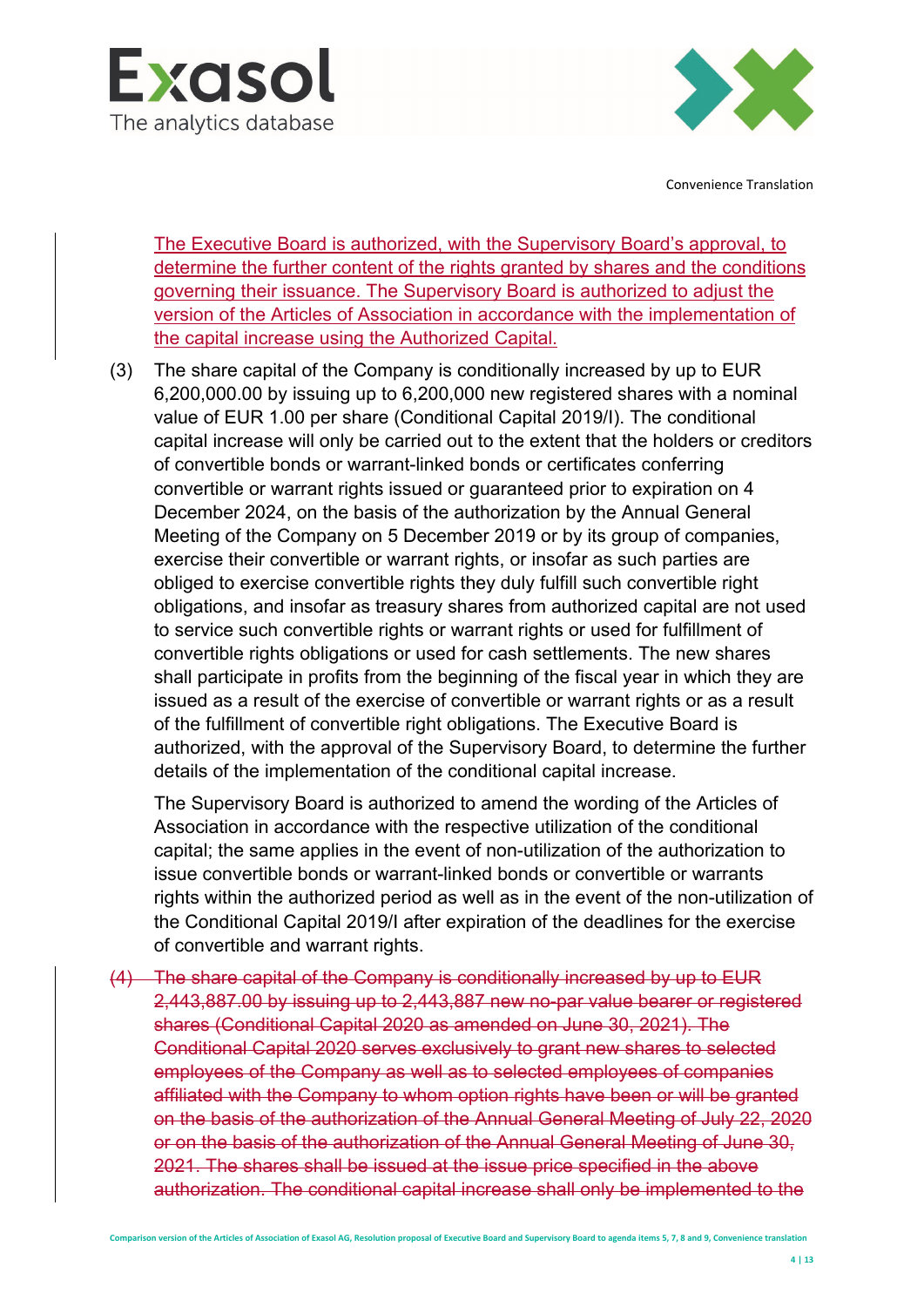



extent that subscription rights are exercised and the Company does not grant treasury shares or a cash settlement to fulfil the subscription rights. The new shares shall participate in the profits from the beginning of the financial year for which, at the time of the exercise of the subscription right, no resolution of the General Meeting has yet been passed on the appropriation of the balance sheet profit. The Executive Board of the Company is authorized with the consent of the Supervisory Board to determine the further details of the conditional capital increase and its implementation. The Supervisory Board is authorized to adjust the wording of Section 7 para. 1 and Section 7 para. 4 of the Articles of Association in each case in accordance with the respective implementation of the conditional capital increase and after the expiry of the authorization or after the expiry of the period set for the exercise of the option rights and to make all other adjustments to the Articles of Association in connection therewith that only affect the wording.

(4) The share capital of the Company is conditionally increased by up to EUR 2,443,887 by issuing up to 2,443,887 new no-par value bearer or registered shares (Conditional Capital 2020 as amended on July 6, 2022). The Conditional Capital 2020 as amended on July 6, 2022 serves exclusively to grant new shares to selected employees of the Company as well as to selected employees of companies affiliated with the Company to whom option rights have been or will be granted on the basis of the authorization of the Annual General Meeting on July 22, 2020, on the basis of the authorization of the Annual General Meeting on June 30, 2021 or on the basis of the authorization of the Annual General Meeting on July 6, 2022. The shares shall be issued at the issue amounts specified in the above authorizations. The conditional capital increase shall only be implemented to the extent that subscription rights are exercised and the Company does not grant treasury shares or a cash settlement to fulfill the subscription rights. The new shares shall participate in the profits from the beginning of the financial year for which, at the time of the exercise of the subscription right, no resolution of the General Meeting has yet been passed on the appropriation of the balance sheet profit. The Management Board of the Company is authorized with the consent of the Supervisory Board to determine the further details of the conditional capital increase and its implementation. The Supervisory Board is authorized to adjust the wording of Section 7 para. 1 and Section 7 para. 4 of the Articles of Association in each case in accordance with the respective implementation of the conditional capital increase and after the expiry of the authorization or after the expiry of the period set for the exercise of the option rights and to make all other adjustments to the Articles of Association in connection therewith that only affect the wording.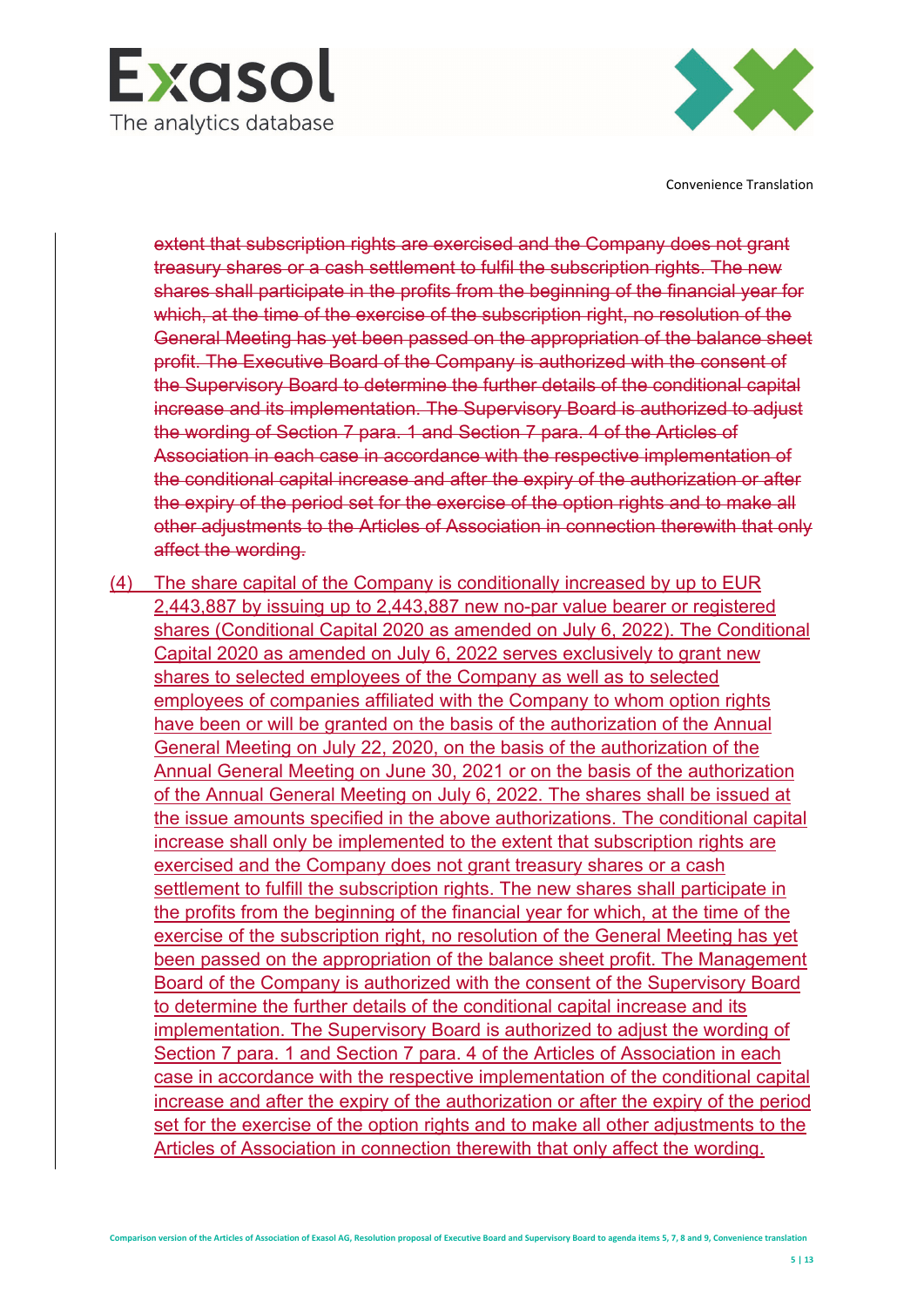



### **§ 8 Shares**

- (1) The shares shall be registered in the name of the Shareholder.
- (2) The form and content of the share certificates shall be determined by the Executive Board with the approval of the Supervisory Board. The Company may combine individual shares in share certificates evidencing a plurality of shares (global shares, collective certificates). The Shareholder's right to individual share certificates is precluded. Sentence 1 shall apply mutatis mutandis to dividend coupons and renewal coupons as well as to bonds and interest and renewal coupons and other securities issued by the Company.
- (3) In the event of an increase in the share capital, the profit participation of new shares may be determined in divergence from Sec. 60 (2) AktG.

#### **III. The Executive Board**

#### **§ 9 Composition of the Executive Board**

- (1) The Executive Board shall consist of one or more individuals. The number of members of the Executive Board shall be determined by the Supervisory Board. The Executive Board may also consist of a single member if the share capital exceeds three million euros.
- (2) The members of the Executive Board are appointed and recalled by the Supervisory Board. The Supervisory Board may appoint one member of the Executive Board as Chairperson or Spokesperson of the Executive Board and another member as Deputy Chairperson or Deputy Spokesperson.
- (3) The Supervisory Board may through resolution adopt, amend or repeal the rules of procedure for the Executive Board.

# **§ 10 Representation**

If only one member of the Executive Board has been appointed, such individual shall represent the Company alone. If more than one member of the Executive Board has been appointed, the Company shall be represented by two members of the Executive Board jointly or by one member of the Executive Board together with an authorized signatory having power of procuration (Prokurist). The Supervisory Board may grant individual power of representation to one, several or all members of the Executive Board. The Supervisory Board may authorize members of the Executive Board, in general or in individual cases, to conclude legal transactions simultaneously for the Company and as representatives of third parties.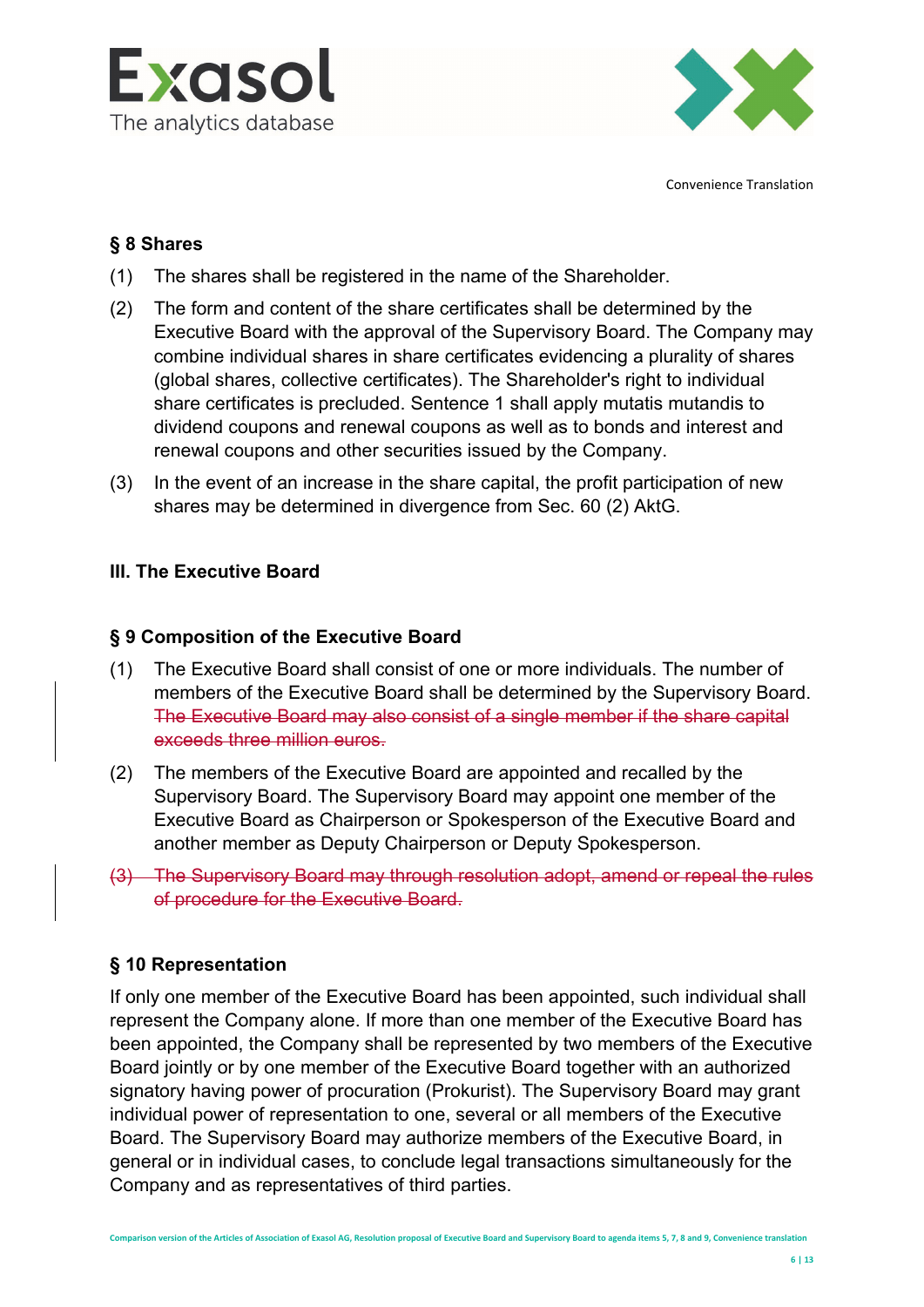



# **§ 11 Management**

- (1) The Executive Board shall conduct the business of the Company in accordance with the law, the Articles of Association and the rules of procedure for the Executive Board issued by the Supervisory Board. The Supervisory Board shall issue rules of procedure for the Executive Board.
- (2) The resolutions of the Executive Board shall be adopted by a majority of votes. If the Executive Board consists of at least three members and if a Chairperson for the Executive Board has been appointed, such individual's vote shall be decisive in the event of a tie, and the vote of the Deputy Chairperson shall be decisive in the event the Chairperson is unavailable but the Deputy Chairperson is present.

# **IV. Supervisory Board**

# **§ 12 Composition and Term of Office of the Supervisory Board**

- (1) The Supervisory Board consists of four-six members.
- (2) The members of the Supervisory Board are elected by the Annual General Meeting unless statutory co-determination rights require otherwise. The term of office shall at the longest be for the period up to the end of the Annual General Meeting which resolves the discharge of the Supervisory Board for the fourth financial year after the beginning of the term of office; the financial year in which the term of office begins shall not be included in this calculation. The election of a successor for a member who has retired before the end of said member's term of office shall be for the remainder of the term of office of such former member.
- (3) For each member of the Supervisory Board which may be elected, the Annual General Meeting may elect a substitute member who will become a member of the Supervisory Board should the elected member of the Supervisory Board cease to be a member before the end of such individual's term of office.

# **§ 13 Resignation from a Supervisory Board Seat**

Any member of the Supervisory Board may resign from office to the end of the month by giving one month's notice to the Chairperson of the Supervisory Board or to the Executive Board, with the Chairperson of the Supervisory Board being able to waive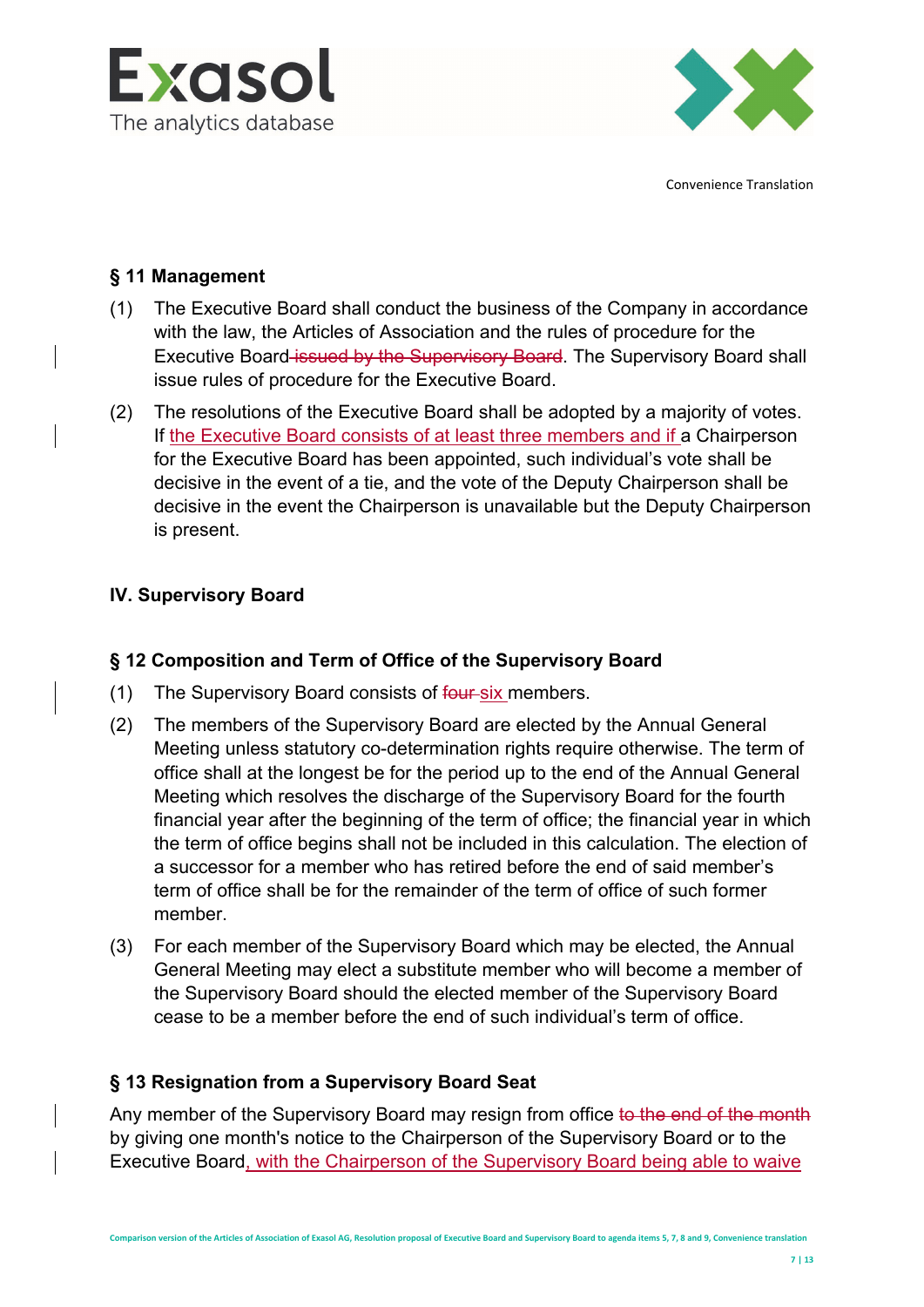



compliance with this notice period. The right to resign from office for good cause shall remain unaffected.

#### **§ 14 Chairmanship and Rules of Procedure of the Supervisory Board**

- (1) The Supervisory Board shall elect a Chairperson and a Deputy Chairperson from among its members. The election shall take place following the Annual General Meeting in which the members of the Supervisory Board were elected, at a meeting which does not need to be specially convened. If the Chairperson or Deputy Chairperson retires from office before the end of their term of office, the Supervisory Board shall immediately hold a new election as concerns the remaining term of office of the retiring member.
- (2) The Supervisory Board shall adopt its own rules of procedure by simple majority vote.

#### **§ 15 Convening the Supervisory Board**

- (1) The Supervisory Board shall meet at least once every six months. In all other respects, the provisions of § 110 AktG apply.
- (2) The meetings of the Supervisory Board shall be convened by written invitation notice by the Chairperson or, if such individual is prevented from attending, by the Deputy Chairperson, upon 14 days' notice. When calculating the notice period, the day on which the invitation notice is dispatched and the day the meeting is to be held shall not be part of such calculation. In urgent cases, the notice period may be appropriately shortened and the meeting may be convened verbally, by telephone or by other means of telecommunication (telefax, e-mail). The Chairperson shall determine the venue of the meeting. The items on the agenda and proposed resolutions shall be communicated with the invitation notice.

#### **§ 16 Resolutions of the Supervisory Board**

(1) Supervisory Board resolutions are generally passed in meetings. They may also be passed without convening a meeting, and votes may also be cast in writing or per telephone - this also includes written votes cast by means of telecommunications, such as e-mail or telefax - if the Chairperson of the Supervisory Board so orders and no member of the Supervisory Board objects to this procedure within a reasonable period specified by the Supervisory Board Chairperson.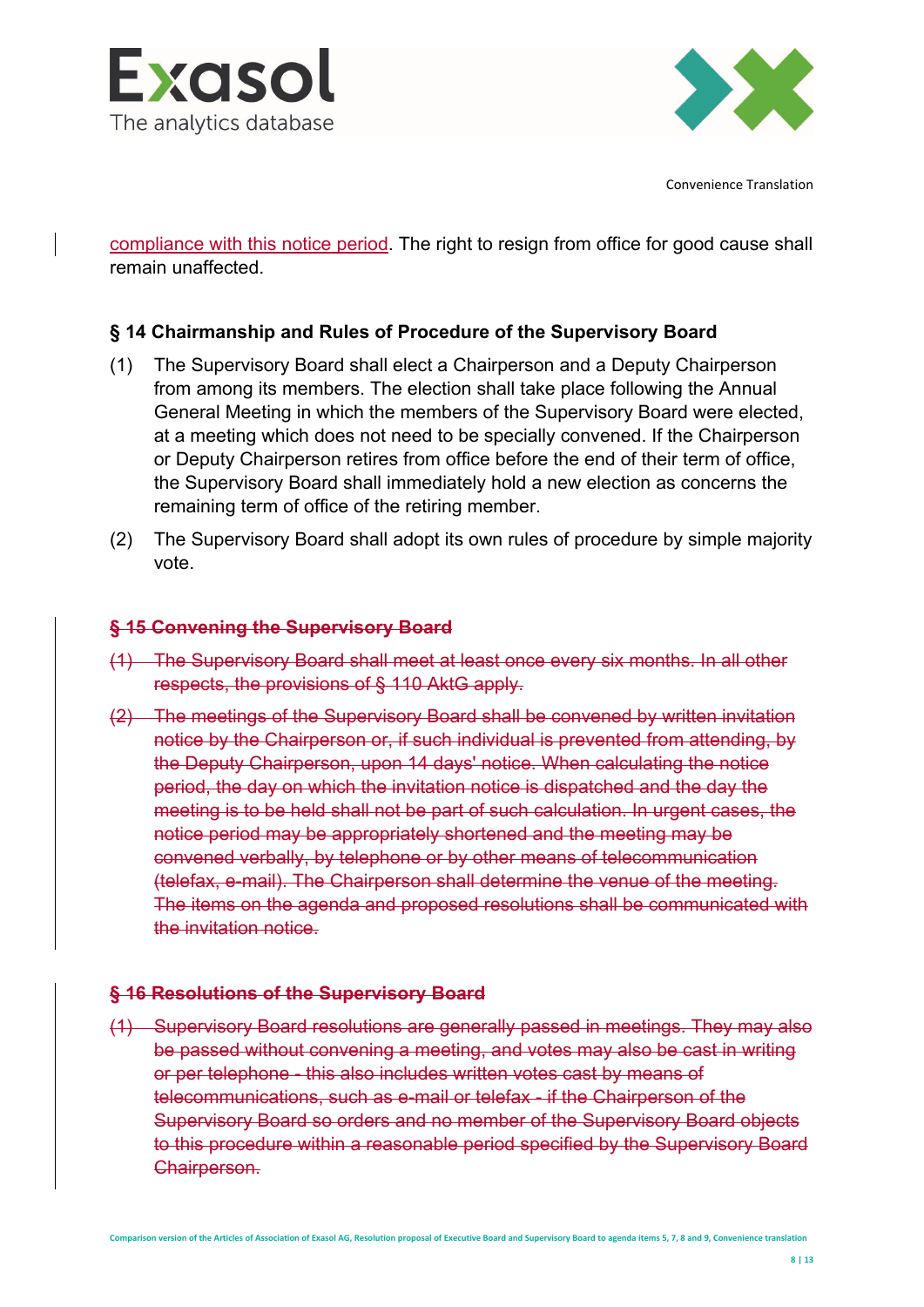



- (2) Unless otherwise required by law or these Articles of Association, resolutions of the Supervisory Board shall be adopted by simple majority. In the event of a tie, the Chairperson of the Supervisory Board shall have the casting vote.
- (3) Minutes shall be taken of the resolutions of the Supervisory Board. The minutes shall be signed by the Chairperson of the Supervisory Board. The minutes shall record the venue and date of the meeting, its participants, the items on the agenda and the main content of the discussions as well as the resolutions of the Supervisory Board. Resolutions pursuant to Paragraph (1) Sentence 2 shall be recorded in writing by the Chairperson of the Supervisory Board and forwarded to all members of the Supervisory Board.
- (4) Declarations of intent by the Supervisory Board shall be made on behalf of the Supervisory Board by the Chairperson or, if such individual is prevented from doing so, by the Deputy Chairperson.
- (5) The Supervisory Board shall only constitute a quorum if at least half of its members, but at the minimum three members, participate in resolution adoption.
- (6) The invalidity of a resolution of the Supervisory Board may only be asserted by legal proceedings within one month of gaining knowledge of the resolution.

# **§ 17 15 Compensation of Supervisory Board Members**

- (1) In addition to the reimbursement of their expenses, the members of the Supervisory Board shall receive an annual remuneration of EUR 40,000.00 for each financial year; the Chairman shall receive twice this amount and the Deputy Chairman one and a half times this amount. The regulation shall apply for the first time for the financial year beginning on January 1, 2021.
- (2) The reimbursement of cash expenses also includes the reimbursement of any value-added tax payable on the remuneration and the reimbursement of expenses. The Company shall provide appropriate directors' and officers' liability insurance for the benefit of the members of the Supervisory Board to cover losses incurred in connection with their work on the Supervisory Board (so-called D&O Insurance).

# **§ 18 16 Confidentiality**

(1) During and even after leaving office, the members of the Supervisory Board shall maintain confidentiality with regards to confidential information and secret matters of which they become aware through their activities on the Supervisory Board. In the event of a breach, the Company is entitled – in addition to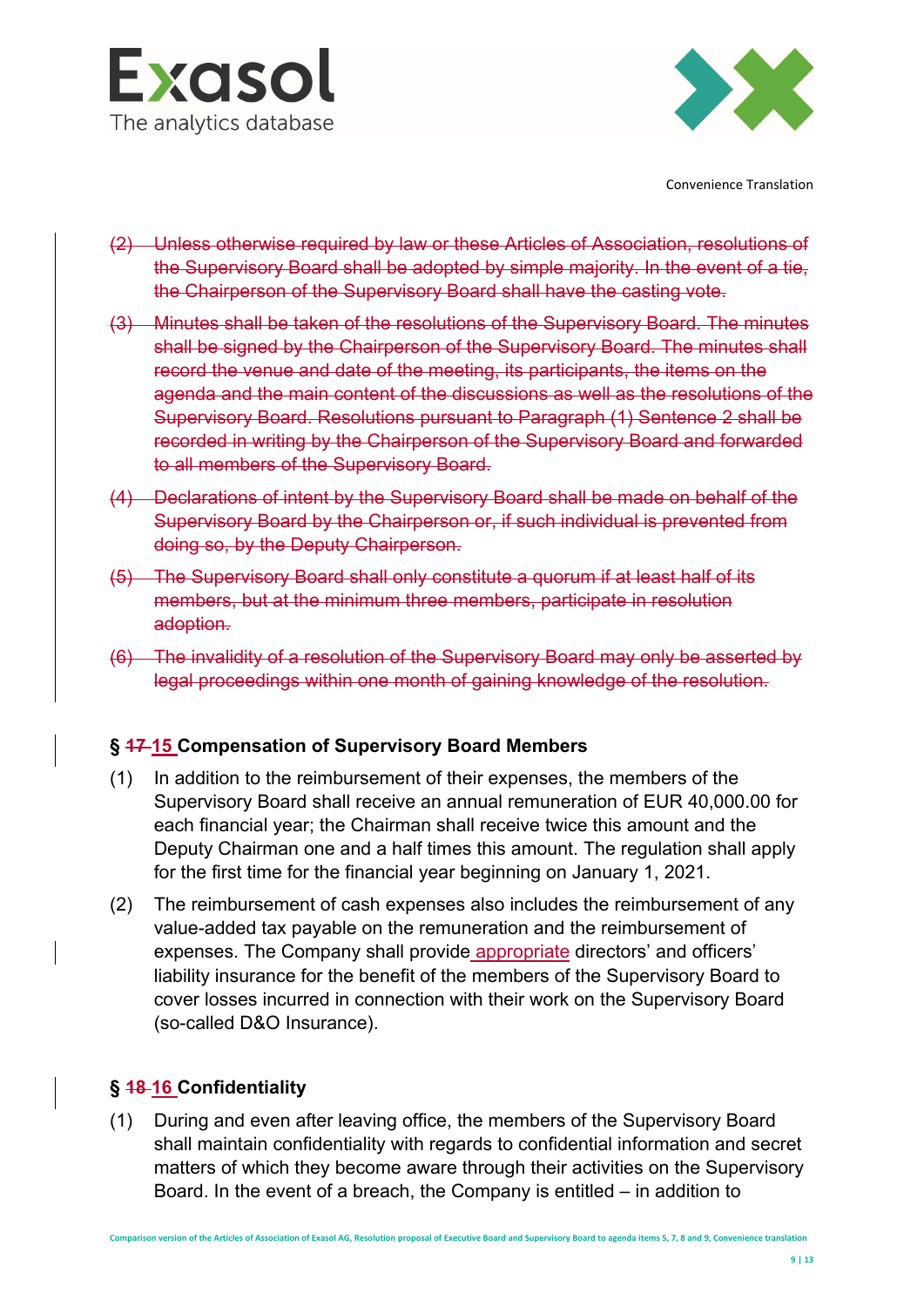



statutory injunctive relief – to particularly claim compensation for the resulting damage. If a member of the Supervisory Board intends to pass on information to third parties whereby it cannot be ruled out with certainty that such information is confidential or concerns secret matters of the Company, such individual is obliged to inform the Chairperson in advance and allow for an opportunity to respond.

(2) Departing Supervisory Board members shall return all confidential documents of the Company in their possession to the Chairperson of the Executive Board.

#### **V. The Annual General Meeting**

#### **§ 19 17 Venue of the Annual General Meeting**

The Annual General Meeting shall be held at the venue of the Company's registered office or in a German city with a population of more than 100,000.

#### **§ 20 18 Participation in the Annual General Meeting**

- (1) Only Shareholders who are entered in the share register and have timely registered are entitled to attend the Annual General Meeting and exercise their voting rights.
- (2) The registration must be received by the Company in written form at the address specified for this purpose in the notice at least six days before the meeting. The Executive Board may stipulate a shorter deadline, measured in days, in the notice.
- (3) Details of how to register for the Annual General Meeting shall be announced in the notice convening the meeting.
- (4) Voting rights may be exercised by proxy. If neither an intermediary nor a Shareholders' association is empowered, the proxy must be in the written form. The details for the granting and revocation of a proxy as well as proof thereof vis-à-vis the Company will be announced jointly with the convening notice.
- (5) The Executive Board is authorized to stipulate that Shareholders may participate in the Annual General Meeting without being present at the venue and without a proxy and that they may exercise all or some of their rights in whole or in part by means of electronic communication (online participation). The details of online participation shall be regulated by the Executive Board; such shall be announced with the notice convening the Annual General Meeting.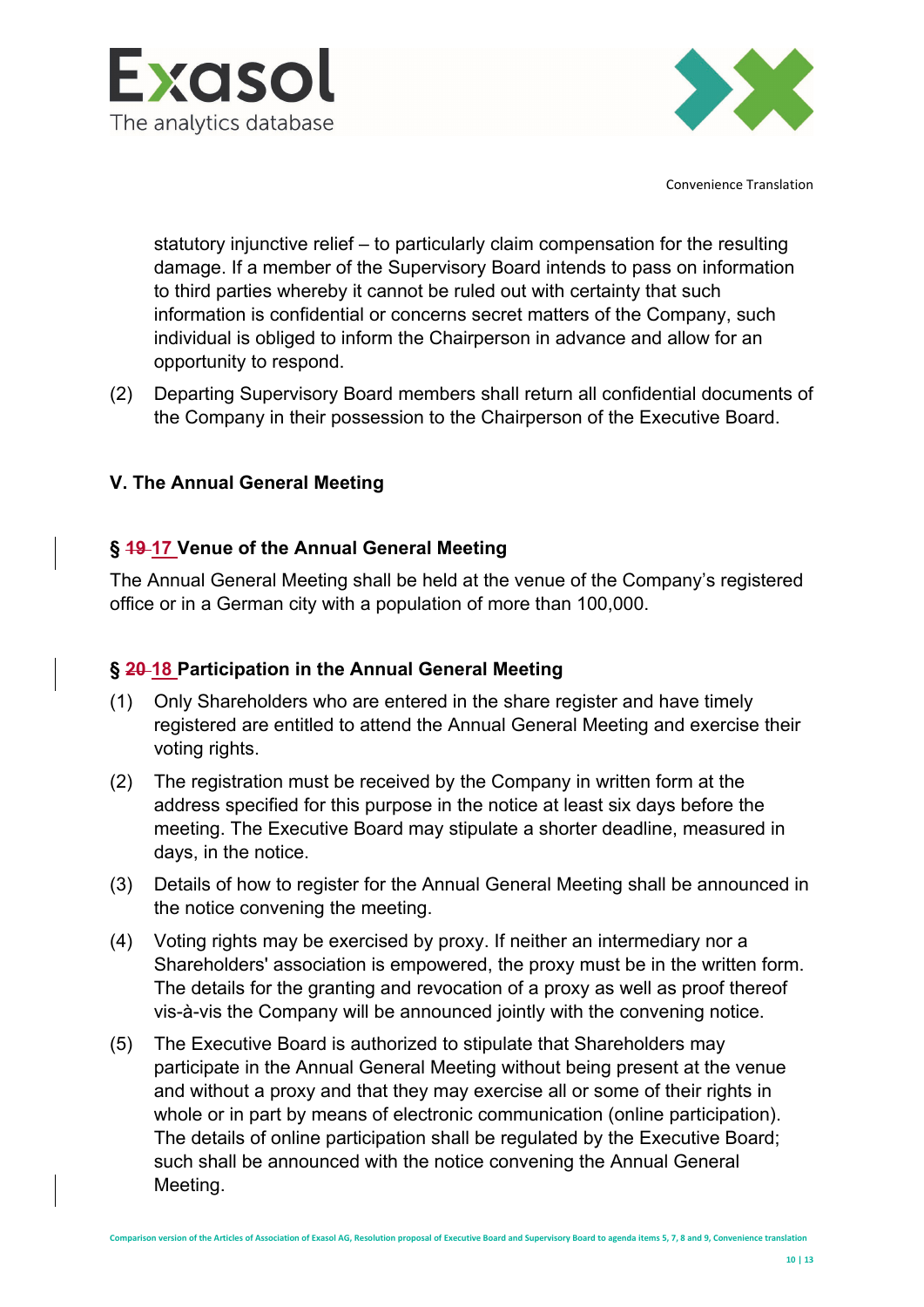



- (6) The participation of members of the Supervisory Board in the Annual General Meeting may be effected by way of video and audio transmission if the member of the Supervisory Board concerned is unable to physically attend the meeting for professional or personal reasons.
- $\left(\frac{6}{7}\right)$  The Executive Board is authorized to stipulate that Shareholders may cast their votes in writing or by means of electronic communication (postal vote) even without attending the Annual General Meeting. The details of the postal vote shall be regulated by the Executive Board; such shall be announced with the notice convening the Annual General Meeting.

#### **§ 21 19 Convening the Annual General Meeting**

- (1) The Annual General Meeting shall be convened by the Executive Board or, in those cases provided by law, by the Supervisory Board. The Annual General Meeting shall be held within the first eight months of each fiscal year.
- (2) If the Shareholders of the Company are registered by name, the Annual General Meeting may be convened by registered letter to the last addresses the Shareholders provided to the Company; the day of dispatch shall be deemed the day of notification.
- (3) Unless a shorter period is permitted by law, the Annual General Meeting must be convened at least 30 days prior to the date of the meeting. This minimum period shall be extended by the registration period days as specified in § 1820 (2) of the Articles of Association.

# **§ 22 20 Chairmanship of the Annual General Meeting**

- (1) The Annual General Meeting shall be chaired by the Chairperson of the Supervisory Board or if such individual is unable to do so, by the Deputy Chairperson by a person appointed by the Supervisory Board to chair the meeting. In the event that If no member of the Supervisory Board takes the chair, the individual to chairperson of the meeting shall be elected byat the Annual General Meeting under the direction of the senior-Shareholder or Shareholder representative with the highest share of voting rights.
- (2) The individual chairing the meeting may specify a sequence of agenda items which deviates from the sequence announced in the agenda. Such individual shall also determine the type and form of voting.
- (3) The individual chairing the meeting shall preside over the meeting and determines the sequence of agenda items and speaking times as well as the type, form, and voting order. Such individual is authorized to impose reasonable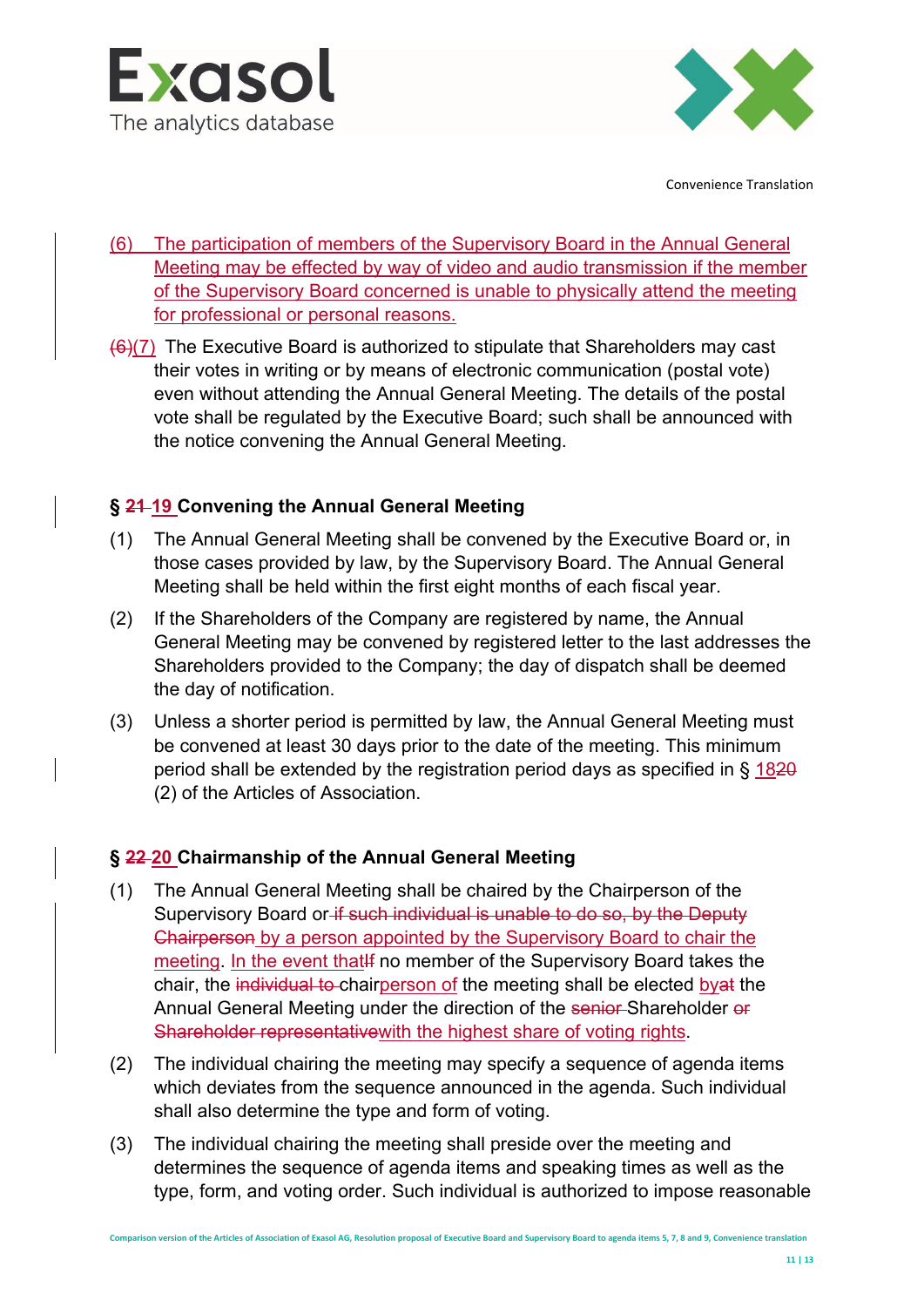



time limits on the question and speaking time of Shareholders, and in particular, at the outset or during the Annual General Meeting, to set a reasonable time frame for the course of the Annual General Meeting, the individual agenda items, the individual question and speaking times as well as to determine a time to begin voting on one or more agenda items.

(4) The individual chairing the meeting may permit the partial or complete recording and transmission of the Annual General Meeting in sound and vision via electronic and other media. The transmission may also be in a form to which the public has unrestricted access.

#### **§ 23 21 Adoption of Resolutions**

- (1) Each no-par value share entitles the holder to one vote at the Annual General Meeting. The voting right begins upon the full payment of the capital contribution.
- (2) Unless otherwise required by law, resolutions of the Annual General Meeting shall be adopted by a simple majority of the votes cast and, if the law requires a capital majority in addition to a voting majority, by a simple majority of the share capital represented at the time the resolution is adopted.

#### **VI. Accounting and Appropriation of the Net Income for the Year**

# **§ 24 22 Accounting**

- (1) The Executive Board shall annually prepare the annual financial statements and, where required, the consolidated financial statements and the management report for the past fiscal year within the statutory period and, if an auditor has been appointed, submit such to the auditor. Upon receipt of the auditor''s report, the Executive Board shall submit these documents to the Supervisory Board without delay, together with the proposal which the Executive Board intends to make to the Annual General Meeting for the appropriation of the balance sheet profit.
- (2) The annual financial statements, the consolidated financial statements, the management reports, the report of the Supervisory Board and the proposal of the Executive Board for the appropriation of balance sheet profit shall be made available for inspection by the Shareholders at the offices of the Company from the date on which the Annual General Meeting is convened.